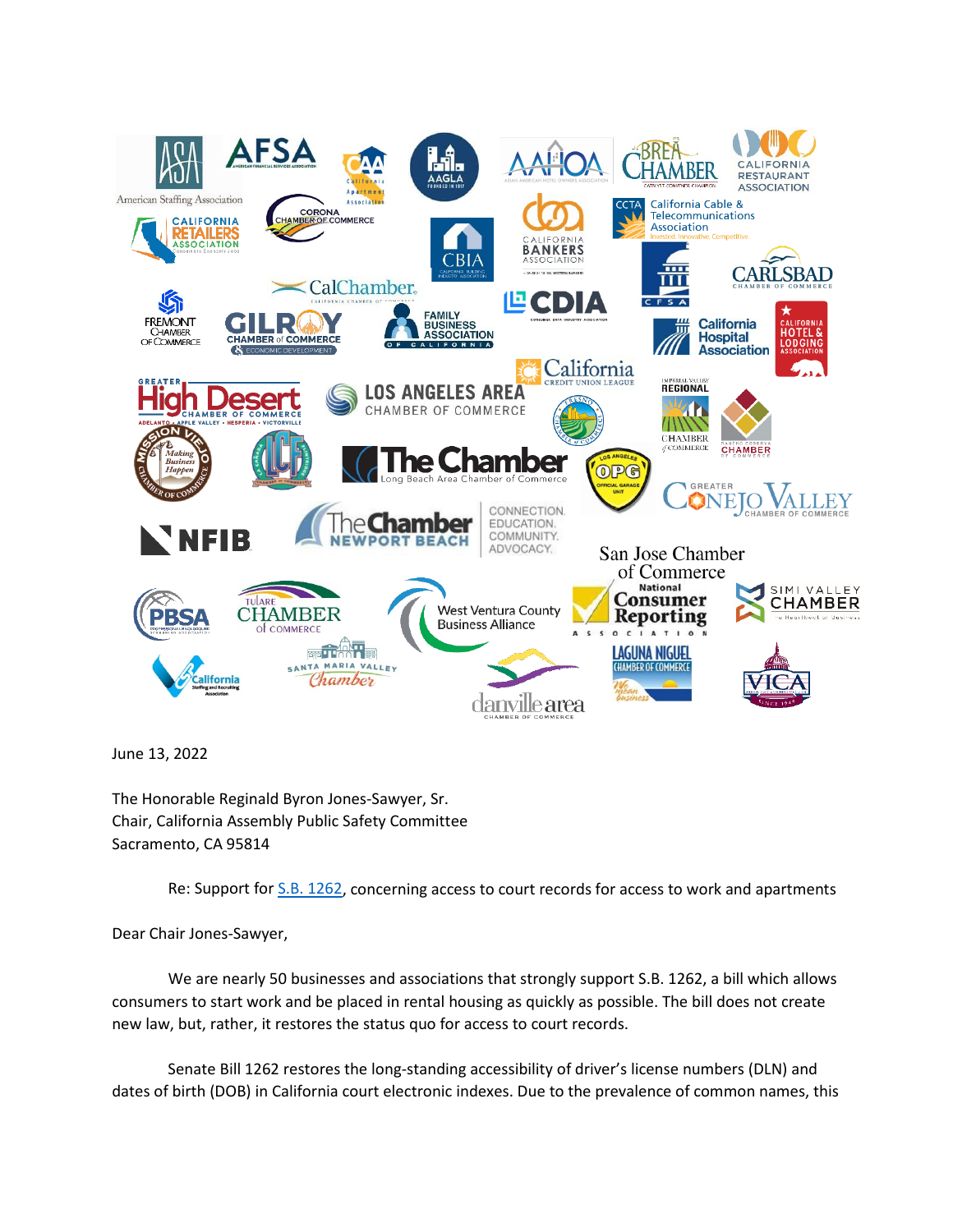critical information is necessary to establish whether a court record belongs to a specific job or rental housing applicant. Without a return to the status quo, an applicant's name could produce hundreds or thousands of records unrelated to that individual.

The more than 20-year practice of using that information to filter through records was dismantled in May 2021. Last year, a California Court of Appeals decision incorrectly interpreted California Rule of Cour[t Rule 2.507](https://www.courts.ca.gov/cms/rules/index.cfm?title=two&linkid=rule2_507) as prohibiting any electronic access in indexes of DOBs or DLNs, including the ability to use this information as search filters.<sup>[1](#page-1-0)</sup> This decision drastically limits the results returned to users of electronic indexes. This decision caused the background check process to slow to a crawl or grind to a halt.

If organizations, including those who are legally mandated to perform background checks on applicants, can no longer use search filters such as date of birth and driver's license number in conducting routine court records checks, they will be left with nothing but names, and little or no way to associate a court record with a specific individual. This is especially problematic with the prevalence of common names. Hundreds—indeed, thousands—of potential false positives will result, rendering record search results meaningless.

Many businesses and nonprofits are required to perform background checks before they can put people to work. Even if not required, some organizations or apartment owners will conduct checks to ensure that they are maintaining a safe environment. The *Hamrick* decision has made those record checks impossible to complete, resulting in significant delays or denials of job or housing applications.

When a person wants a job or apartment, they often need that opportunity right away. It is vital that we restore the ability to timely review applicant's records. Without S.B. 1262, those applicants are at risk of being denied access to work and housing. The bill allows us to process background checks more efficiently and accurately.

We thank you in advance for your support for S.B. 1262, and we look forward to its passage.

Signed,

- American Financial Services Association American Staffing Association Apartment Association of Greater Los Angeles Asian American Hotel Owners Association Brea Chamber of Commerce Carlsbad Chamber of Commerce California Apartment Association California Bankers Association California Building Industry Association
- California Cable & Telecommunications Association California Chamber of Commerce California Credit Union League California Financial Services Association California Hospital Association California Hotel & Lodging Association California Restaurant Association California Retailers Association California Staffing Association

<span id="page-1-0"></span><sup>1</sup> *[All of Us or None of Us - Riverside Chapter v. Hamrick,](https://law.justia.com/cases/california/court-of-appeal/2021/d076524.html)* (2021) 64 Cal.App.5th 751 [279 Cal.Rptr.3d 422] ("*Hamrick*").